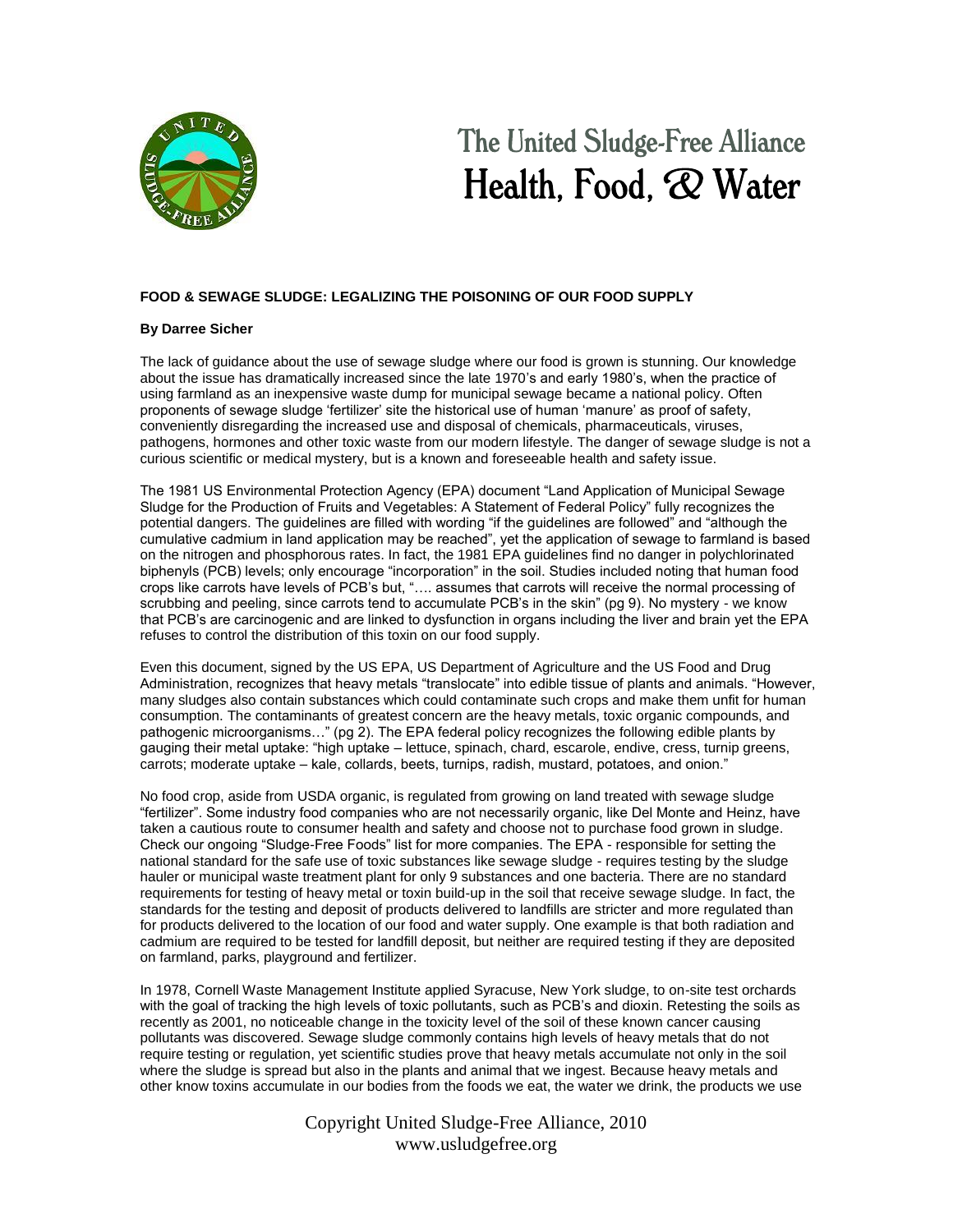and the air we breathe, eliminating know sources from our food source and environmental system is not only sensible, but necessary.

Concentrations of cadmium, mercury, lead, silver, and tin are higher in sludge than human and animal manure. Tin and silver, found in most sludge, does not dilute in soil and is highly toxic. Other metals like sulfur, molybdenum, iron and cadmium interfere with the health of grazing animals, resulting in weight loss, lower productivity and reproductive failures. Certainly, healthier animals produce a healthier food supply, reducing the need for medications, antibiotics and hormones. Buildup of some metals, like cadmium, mercury and lead, are known to be cumulative and toxic to animals and humans. Metals such as copper, nickel and zinc are known to be damaging to crops and are "relatively immobile" in soils – they do not wash away, disappear in sunlight and persist for decades. By constantly adding sewage sludge to farmlands, we are inviting the destruction of the very source of our nourishment. In fact, farms throughout America have already begun failing due to toxic levels of metals and chemicals.

Nothing highlights the sewage sludge poisoning of our food source like the situation of two Georgia farms, Andy McElmurray and Bill Boyce. In 1979, Andy McElmurray accepted "safe" sludge from the city of Augusta as a free fertilizer option. McElmurray noticed multiple Salmonella outbreaks in his dairy cows after grazing on sludged fields. Then in 1989, a marked decrease in milk production developed in the herd and McElmurray"s cows died slowly, withering with painful "AID"s-like" symptoms.

Boyceland Dairy Farms boasted a state prize-winning herd. Beautiful animals, excellent milk. In 1984, Bill Boyce accepted sewage sludge as a free fertilizer option. About ten years later, milk production suddenly collapsed and cows began sickening and dying at an alarming rate. 300 of Boyce"s prize-winning animals died. So did the family farm he had planned to pass on to his children.

Concerned about the unsettling pattern that both farms were experiencing, McElmurray and Boyce tested their soil, silage animal food and milk. The results were stunning - the sludged land contained toxic levels of compounds like heavy metals, arsenic and PCB"s two to 2,500 times federal health standards. The milk contained levels of thallium – an element formerly used in rat poison – in concentrations 120 times higher than allowed in drinking water. Many of the toxic compounds that collectively killed their land and livestock did not require testing to pass sludge safety standards. Ultimately, lawsuits were filed, but across America farmers continue to be offered this free "fertilizer" option. Litigation on this issue is ongoing, yet sewage sludge safety concerns from farmers and communities are dismissed by policy makers and elected representatives.

Many chemicals that are contained in wastewater become concentrated in sludges. This is particularly true for fat-soluble "persistent organic" chemicals, include PCB"s, dioxins and flame retardants (polybrominated biphenyles or PBB). National EPA required pollutant scans does not include persistent organic chemicals. Because these are "fat-soluble bio-accumulative chemicals", they gather in fat tissue, meat and milk of livestock during grazing, becoming part of the food chain. Children are at special risk, since dioxin gathers in both animal milk and the breast milk for nursing mother. Many of these chemicals pose known cancer risks as well as developmental risks.

Triclocarban, a substance used in anti-bacterial soap, passes through the waste water treatment system and gathers in sewage sludge. Johns Hopkins Bloomberg School of Public Health reported in a 2006 study that 75% of triclocarban, a known toxic substance when ingested, passes through the waste water treatment plant and is now traced to contaminating rivers and streams.

"Triclocarban does not break down easily even under the intense measures applied during wastewater treatment," states senior author Rolf U. Halden, PhD. "The irony is twofold. First, to protect our health, we mass-produce and use a toxic chemical which the Food and Drug Administration has determined has no scientifically proven benefit. Second, when trying to do the right thing by recycling nutrients contained in biosolids, we end up spreading a known reproductive toxicant on the soil where we grow our food."

Sludge contains pathogens and endotoxins (illness causing cell wall material that remain after bacteria die). Pathogens are reduced before sludge application, endotoxins are not studied. Also, bacteria, viruses and parasites are found in sludge but not regulated. Federal rules assume that pathogens will be killed through environmental exposure, yet no studies by any federal, state or independent scientific community confirm this casual approach to spreading know infectious contaminations on our communities, food and water supply.

> Copyright United Sludge-Free Alliance, 2010 www.usludgefree.org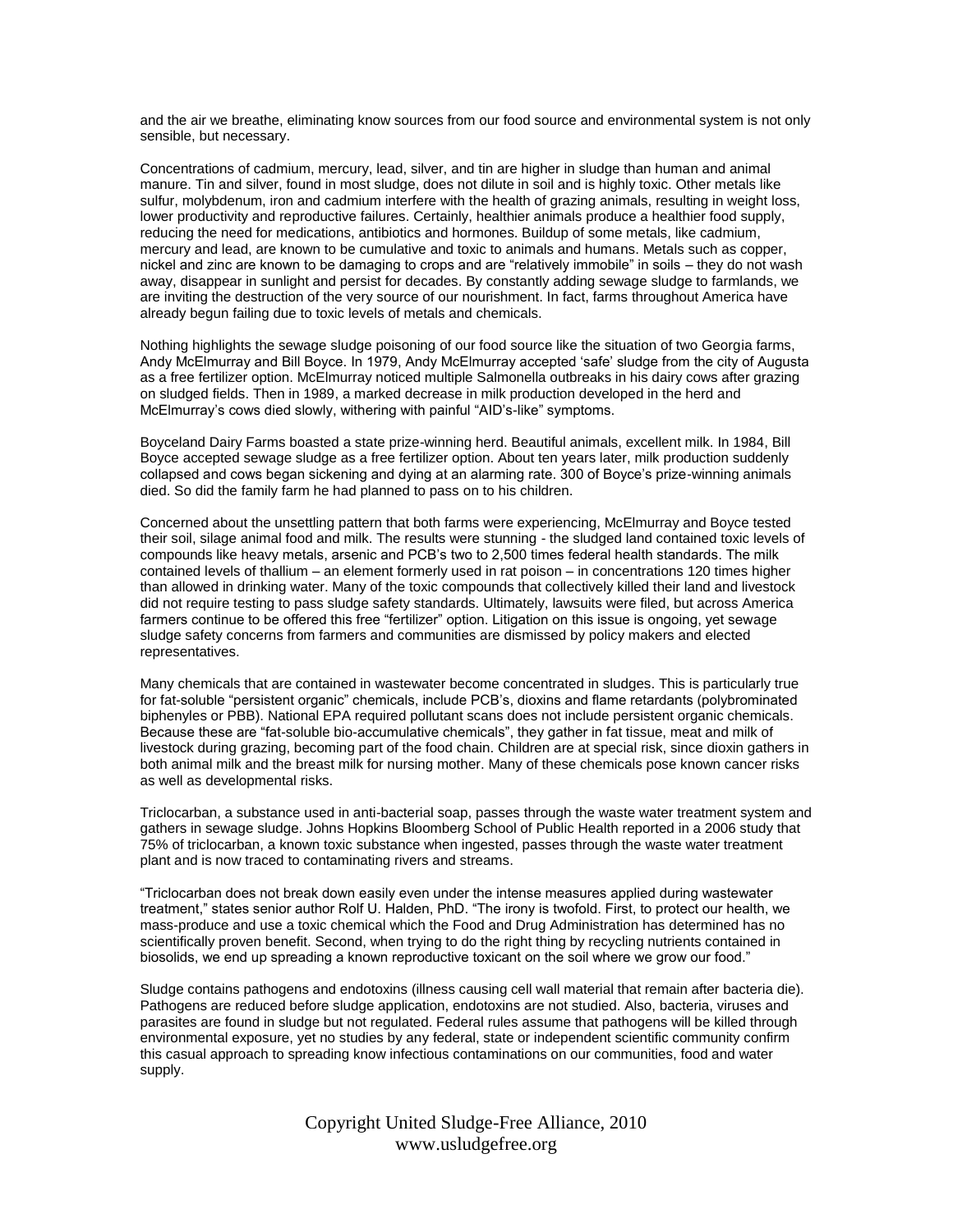At one time food poisoning from salmonella and E. coli was associated with consuming contaminated animal products. But recent outbreaks of food poisoning in vegetables such as spinach, tomatoes, pistachios, peanut butter, alfalfa sprouts and bagged salad gives cause for re-evaluations. According to the Center for Disease Control, more than 200 known diseases are transmitted through foods, causing 6 million to 81 million illnesses and 9,000 deaths in the United States annually. And studies published by the Institute of Science in Society noted a two to tenfold increase in food borne illness from 1994 to 1999. Feigning ignorance or innocence about the source of these bacterial and pathogen outbreaks, the bureaucracies charged with protecting our health, food and water refuse to "connect the dots" of the legal application of hazardous sewage sludge to our food source. Common sense dispels the mystery that educated minds seem to miss – if you pour your waste on your food, you will get sick.

Scientists know that both salmonella and E. coli can spread to vegetables if fertilized with contaminated manure or water during growing and harvesting. Yet the practice of using the water released back into the community from the waste water treatment plants, called effluence, is popular especially in dry landscapes and under drought conditions. The EPA only requires limiting "indicator bacteria" of salmonella or E. coli. Sewage sludge is considered safe by EPA standards if **either** salmonella **or** E. coli is reduced at the source of testing – the wastewater treatment plant. Also, the "indicator bacteria" can pass EPA standards only to regrow and increase once the sludge/biosolids becomes wet from water or rain. No further bacteria or pathogen testing is required.

Studies from the University of Hygiene, University of Graz, Austria evaluated the resistance patterns of E. coli in wastewater treatment plans. They found the highest resistance rates were found in E. coli strains that received not only municipal waste, but also hospital waste. Although there was a reduction in the value of the E. coli exiting the WWTP as effluence, resistant bacteria were found to be released into the environment.

Research by the Professor Gadi Frankel and Dr. Rob Shaw, from Imperial College and University of Birmingham, London in 2008 give a definitive link of how the bacteria and plants interact. The findings confirm how bacteria like salmonella and other pathogens cause contamination in the food chain, risking human health and safety. Among other findings, "Scientists know that salmonella and E. coli 0157 – a strain of E. coli that causes sickness in humans – can spread in salads and vegetables if they are fertilized with contaminated manure, irrigated with contaminated water, or if they come into contact with contaminated products during cutting, washing, packing and preparation process."

Dr. Frankel notes that the number of cases of food poisoning from salads and vegetables are likely to increase as people add more fruits and vegetables to their diets in an effort to eat healthy. "All of these factors, together with the globalization of the food market, mean that cases of salmonella and E. coli poisoning caused by salads are likely to rise in the future."

Salinas Valley, California has long been called the "Salad Bowl of America." Much of our fresh, leafy greens come from this valley. Because of groundwater salinity problem, some farms in the Salinas Valley use the Monterey Wastewater Treatment Plant waste water to water crops. The effluence from the plant is piped up to 20 miles to the irrigation sites. Although there are no published reports on the microbial quality of the effluent use for irrigation at the point of use, bacteria from the WWTP shows an antibiotic resistance. Fresh produce is increasingly implicated in food-related illness. E. coli can survive in soil and water, and can be transferred onto plant surfaces through farm practices such as irrigation.

With the exception of salmonella and E. coli, the EPA does not require testing for any pathogens, pharmaceuticals, steroids, viruses, hormones or endotoxins. Deadly pathogens that are found to infect our hospitals, such as MRSA are discovered in our waterways and on our beaches, yet the EPA refrains from re-evaluating the national testing standards. The chemicals, heating and squeezing at waste water treatment plants do not cure or eliminate our modern hazardous waste.

The development of antibiotic resistance within sewer plants is well known. Dr. Amy Pruden of Colorado State University for which she received the highest US civilian national award in 2006, demonstrated that the genetic fragments, antibiotic resistant genes which are developed within sewer plants, pass to the environment and, in spite of chlorination, are picked up in fresh water intakes, pass through drinking water treatment chlorination and filtration and end in the potable water supply.

Dr. Pruden, along with Dr. Edo McGowan, medical geo-hydrologist, and Dr. Joan B. Rose of Michigan State University, all served on a WERF/US EPA expert team looking at the subject of pathogens in sewage sludge/biosolids. Dr. McGowan states, "We tested some of the recycled water produced in California (waste water treatment plants) under state criteria. This is recycled water that is tertiary treated and chlorinated prior to release. What we found when we ran tests on this finished water was multi-drug resistance, in one

Copyright United Sludge-Free Alliance, 2010

www.usludgefree.org